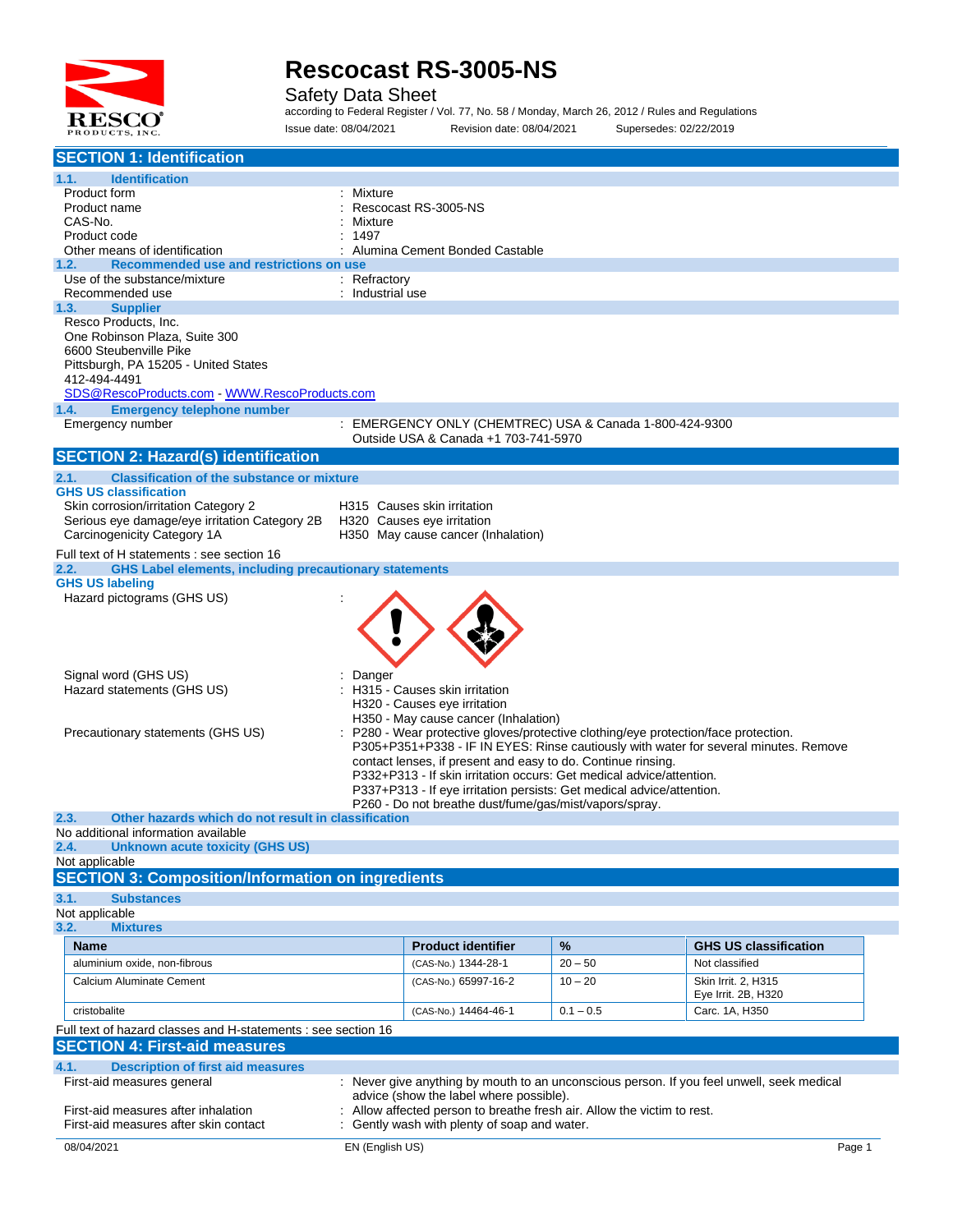### Safety Data Sheet

according to Federal Register / Vol. 77, No. 58 / Monday, March 26, 2012 / Rules and Regulations

| First-aid measures after eye contact                                                                   | : IF IN EYES: Rinse cautiously with water for several minutes. Remove contact lenses, if present                                                      |
|--------------------------------------------------------------------------------------------------------|-------------------------------------------------------------------------------------------------------------------------------------------------------|
| First-aid measures after ingestion                                                                     | and easy to do. Continue rinsing.<br>: Rinse mouth. Get medical advice/attention if you feel unwell. Do not induce vomiting.                          |
| Most important symptoms and effects (acute and delayed)<br>4.2.                                        |                                                                                                                                                       |
| Symptoms/effects after inhalation                                                                      | : May cause cancer by inhalation. Danger of serious damage to health by prolonged exposure<br>through inhalation.                                     |
| Symptoms/effects after skin contact<br>Symptoms/effects after eye contact                              | Causes skin irritation.<br>Causes eye irritation.                                                                                                     |
| Immediate medical attention and special treatment, if necessary<br>4.3.                                |                                                                                                                                                       |
| No additional information available                                                                    |                                                                                                                                                       |
| <b>SECTION 5: Fire-fighting measures</b>                                                               |                                                                                                                                                       |
| Suitable (and unsuitable) extinguishing media<br>5.1.                                                  |                                                                                                                                                       |
| Suitable extinguishing media                                                                           | : Use extinguishing media appropriate for surrounding fire.                                                                                           |
| Unsuitable extinguishing media<br>Specific hazards arising from the chemical<br>5.2.                   | : In case of fire, all extinguishing media allowed.                                                                                                   |
| Fire hazard                                                                                            | : Non-flammable.                                                                                                                                      |
| 5.3.<br>Special protective equipment and precautions for fire-fighters                                 |                                                                                                                                                       |
| Firefighting instructions<br>Protection during firefighting                                            | : No specific fire-fighting instructions required.<br>: Do not enter fire area without proper protective equipment, including respiratory protection. |
| <b>SECTION 6: Accidental release measures</b>                                                          |                                                                                                                                                       |
| 6.1.<br>Personal precautions, protective equipment and emergency procedures                            |                                                                                                                                                       |
| 6.1.1.<br>For non-emergency personnel                                                                  |                                                                                                                                                       |
| Protective equipment                                                                                   | : Avoid creating or spreading dust.                                                                                                                   |
| 6.1.2.<br>For emergency responders                                                                     |                                                                                                                                                       |
| Protective equipment<br><b>Environmental precautions</b><br>6.2.                                       | : Equip cleanup crew with proper protection.                                                                                                          |
| Prevent entry to sewers and public waters.                                                             |                                                                                                                                                       |
| Methods and material for containment and cleaning up<br>6.3.                                           |                                                                                                                                                       |
| For containment                                                                                        | : Collect spillage.                                                                                                                                   |
| Methods for cleaning up<br><b>Reference to other sections</b><br>6.4.                                  | : On land, sweep or shovel into suitable containers.                                                                                                  |
| No additional information available                                                                    |                                                                                                                                                       |
| <b>SECTION 7: Handling and storage</b>                                                                 |                                                                                                                                                       |
| <b>Precautions for safe handling</b><br>7.1.                                                           |                                                                                                                                                       |
| Precautions for safe handling                                                                          | : Do not handle until all safety precautions have been read and understood. Avoid contact with                                                        |
|                                                                                                        | skin and eyes. Do not breathe dust.<br>: Wash hands and other exposed areas with mild soap and water before eating, drinking or                       |
| Hygiene measures                                                                                       | smoking and when leaving work.                                                                                                                        |
| Conditions for safe storage, including any incompatibilities<br>7.2.                                   |                                                                                                                                                       |
| Storage conditions                                                                                     | : Store this product in a dry location where it can be protected from the elements.                                                                   |
| Incompatible products<br><b>SECTION 8: Exposure controls/personal protection</b>                       | : Strong bases. Strong acids.                                                                                                                         |
|                                                                                                        |                                                                                                                                                       |
| 8.1.<br><b>Control parameters</b>                                                                      |                                                                                                                                                       |
| Rescocast RS-3005-NS (Mixture)                                                                         |                                                                                                                                                       |
| No additional information available                                                                    |                                                                                                                                                       |
| aluminium oxide, non-fibrous (1344-28-1)                                                               |                                                                                                                                                       |
| <b>USA - ACGIH - Occupational Exposure Limits</b>                                                      |                                                                                                                                                       |
| ACGIH TWA (mg/m <sup>3</sup> )                                                                         | 1 mg/m <sup>3</sup> respirable dust                                                                                                                   |
| Calcium Aluminate Cement (65997-16-2)                                                                  |                                                                                                                                                       |
| No additional information available                                                                    |                                                                                                                                                       |
| cristobalite (14464-46-1)                                                                              |                                                                                                                                                       |
| <b>USA - ACGIH - Occupational Exposure Limits</b>                                                      |                                                                                                                                                       |
| ACGIH TWA (mg/m <sup>3</sup> )                                                                         | 0.025 mg/m <sup>3</sup> respirable dust                                                                                                               |
| USA - OSHA - Occupational Exposure Limits                                                              |                                                                                                                                                       |
| OSHA PEL (TWA) (mg/m <sup>3</sup> )                                                                    | 0.05 mg/m <sup>3</sup> respirable dust                                                                                                                |
| 8.2.<br><b>Appropriate engineering controls</b>                                                        |                                                                                                                                                       |
| Appropriate engineering controls                                                                       | : Provide adequate ventilation to minimize dust concentrations.                                                                                       |
| Individual protection measures/Personal protective equipment<br>8.3.<br>Personal protective equipment: |                                                                                                                                                       |
| Avoid all unnecessary exposure.                                                                        |                                                                                                                                                       |
| Hand protection:                                                                                       |                                                                                                                                                       |
| Wear protective gloves.                                                                                |                                                                                                                                                       |
| Eye protection:                                                                                        |                                                                                                                                                       |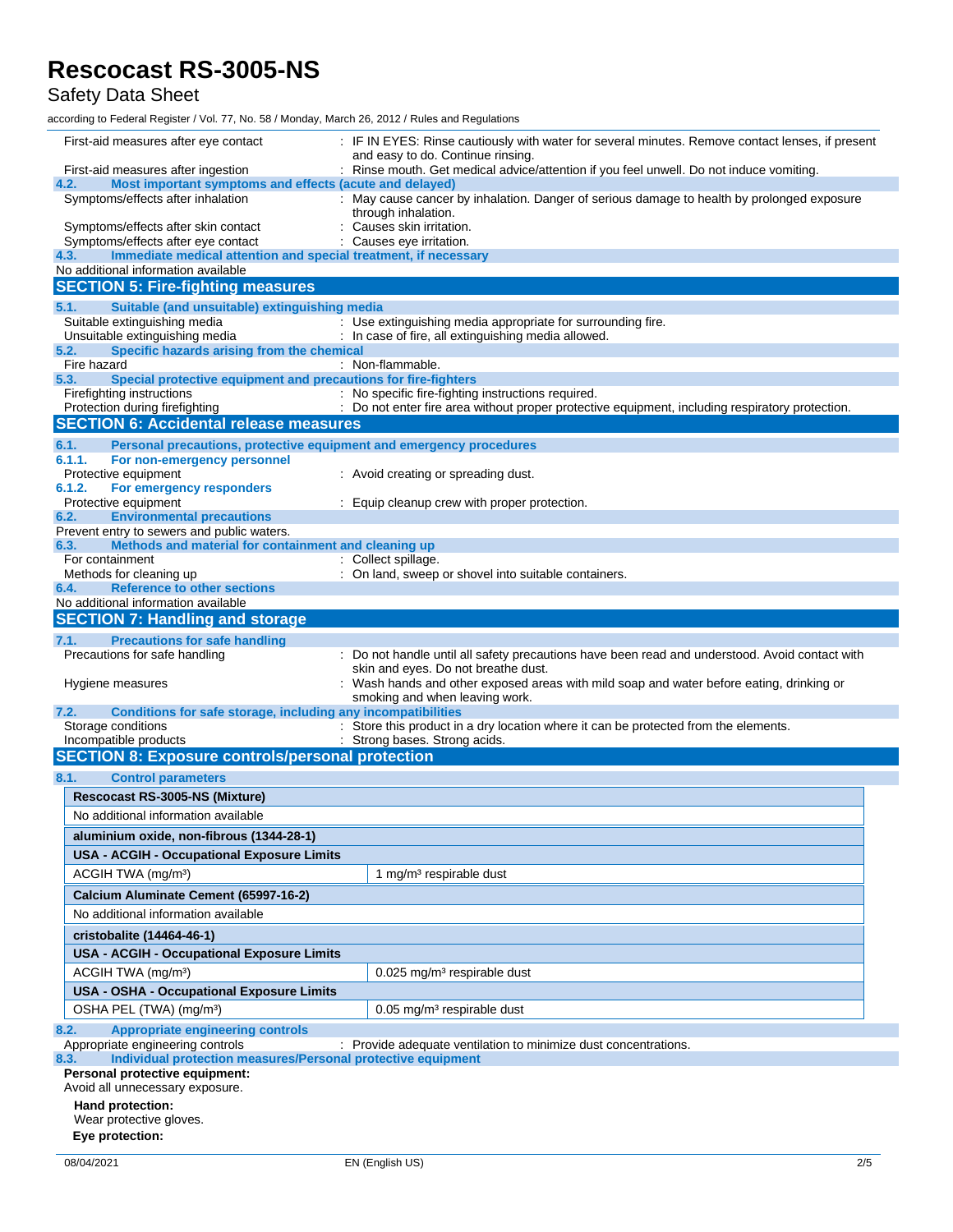### Safety Data Sheet

according to Federal Register / Vol. 77, No. 58 / Monday, March 26, 2012 / Rules and Regulations

| Chemical goggles or safety glasses<br>Skin and body protection:<br>Wear suitable protective clothing<br><b>Respiratory protection:</b><br>Wear appropriate mask<br><b>SECTION 9: Physical and chemical properties</b> |                                                                                                                |
|-----------------------------------------------------------------------------------------------------------------------------------------------------------------------------------------------------------------------|----------------------------------------------------------------------------------------------------------------|
|                                                                                                                                                                                                                       |                                                                                                                |
| 9.1.<br>Information on basic physical and chemical properties<br>Physical state                                                                                                                                       | : Solid                                                                                                        |
| Appearance                                                                                                                                                                                                            | Granular mixture.                                                                                              |
| Color                                                                                                                                                                                                                 | white                                                                                                          |
| Odor                                                                                                                                                                                                                  | odorless                                                                                                       |
| Odor threshold                                                                                                                                                                                                        | No data available                                                                                              |
| рH                                                                                                                                                                                                                    | No data available                                                                                              |
| Melting point                                                                                                                                                                                                         | $: > 2000$ °F                                                                                                  |
| Freezing point                                                                                                                                                                                                        | : No data available                                                                                            |
| Boiling point                                                                                                                                                                                                         | No data available                                                                                              |
| Flash point                                                                                                                                                                                                           | No data available                                                                                              |
| Relative evaporation rate (butyl acetate=1)                                                                                                                                                                           | No data available                                                                                              |
| Flammability (solid, gas)                                                                                                                                                                                             | Non flammable.                                                                                                 |
| Vapor pressure                                                                                                                                                                                                        | No data available                                                                                              |
| Relative vapor density at 20 °C                                                                                                                                                                                       | No data available                                                                                              |
| Relative density                                                                                                                                                                                                      | $\approx$ 2                                                                                                    |
| Solubility                                                                                                                                                                                                            | Slightly soluble in water.                                                                                     |
| Partition coefficient n-octanol/water (Log Pow)                                                                                                                                                                       | : No data available                                                                                            |
| Auto-ignition temperature                                                                                                                                                                                             | : No data available                                                                                            |
| Decomposition temperature                                                                                                                                                                                             | No data available                                                                                              |
| Viscosity, kinematic                                                                                                                                                                                                  | No data available                                                                                              |
| Viscosity, dynamic                                                                                                                                                                                                    | No data available                                                                                              |
| <b>Explosion limits</b>                                                                                                                                                                                               | No data available                                                                                              |
| <b>Explosive properties</b>                                                                                                                                                                                           | No data available                                                                                              |
| Oxidizing properties<br><b>Other information</b><br>9.2.                                                                                                                                                              | : No data available                                                                                            |
| No additional information available                                                                                                                                                                                   |                                                                                                                |
| <b>SECTION 10: Stability and reactivity</b>                                                                                                                                                                           |                                                                                                                |
| 10.1.<br><b>Reactivity</b>                                                                                                                                                                                            |                                                                                                                |
| Hydraulic setting.<br><b>Chemical stability</b><br>10.2.                                                                                                                                                              |                                                                                                                |
| Stable under normal conditions.                                                                                                                                                                                       |                                                                                                                |
| <b>Possibility of hazardous reactions</b><br>10.3.                                                                                                                                                                    |                                                                                                                |
| No additional information available<br><b>Conditions to avoid</b><br>10.4.                                                                                                                                            |                                                                                                                |
| No additional information available                                                                                                                                                                                   |                                                                                                                |
| 10.5.<br><b>Incompatible materials</b>                                                                                                                                                                                |                                                                                                                |
| No additional information available<br>10.6.<br><b>Hazardous decomposition products</b>                                                                                                                               |                                                                                                                |
| No additional information available                                                                                                                                                                                   |                                                                                                                |
| <b>SECTION 11: Toxicological information</b>                                                                                                                                                                          |                                                                                                                |
| 11.1.<br>Information on toxicological effects                                                                                                                                                                         |                                                                                                                |
| Acute toxicity (oral)<br>Acute toxicity (dermal)                                                                                                                                                                      | : Not classified<br>Not classified                                                                             |
| Acute toxicity (inhalation)                                                                                                                                                                                           | Not classified                                                                                                 |
| aluminium oxide, non-fibrous (1344-28-1)                                                                                                                                                                              |                                                                                                                |
| LD50 oral rat                                                                                                                                                                                                         | > 15900 mg/kg body weight (Equivalent or similar to OECD 401, Rat, Male / female,<br>Experimental value, Oral) |
| LC50 Inhalation - Rat                                                                                                                                                                                                 | 7.6 mg/l air (Equivalent or similar to OECD 403, 1 h, Rat, Male, Experimental value, Inhalation<br>(aerosol))  |
| Skin corrosion/irritation                                                                                                                                                                                             | Causes skin irritation.                                                                                        |
| Serious eye damage/irritation                                                                                                                                                                                         | Causes eye irritation.                                                                                         |
| Respiratory or skin sensitization<br>Germ cell mutagenicity                                                                                                                                                           | Not classified<br>Not classified                                                                               |
| 08/04/2021                                                                                                                                                                                                            | 3/5<br>EN (English US)                                                                                         |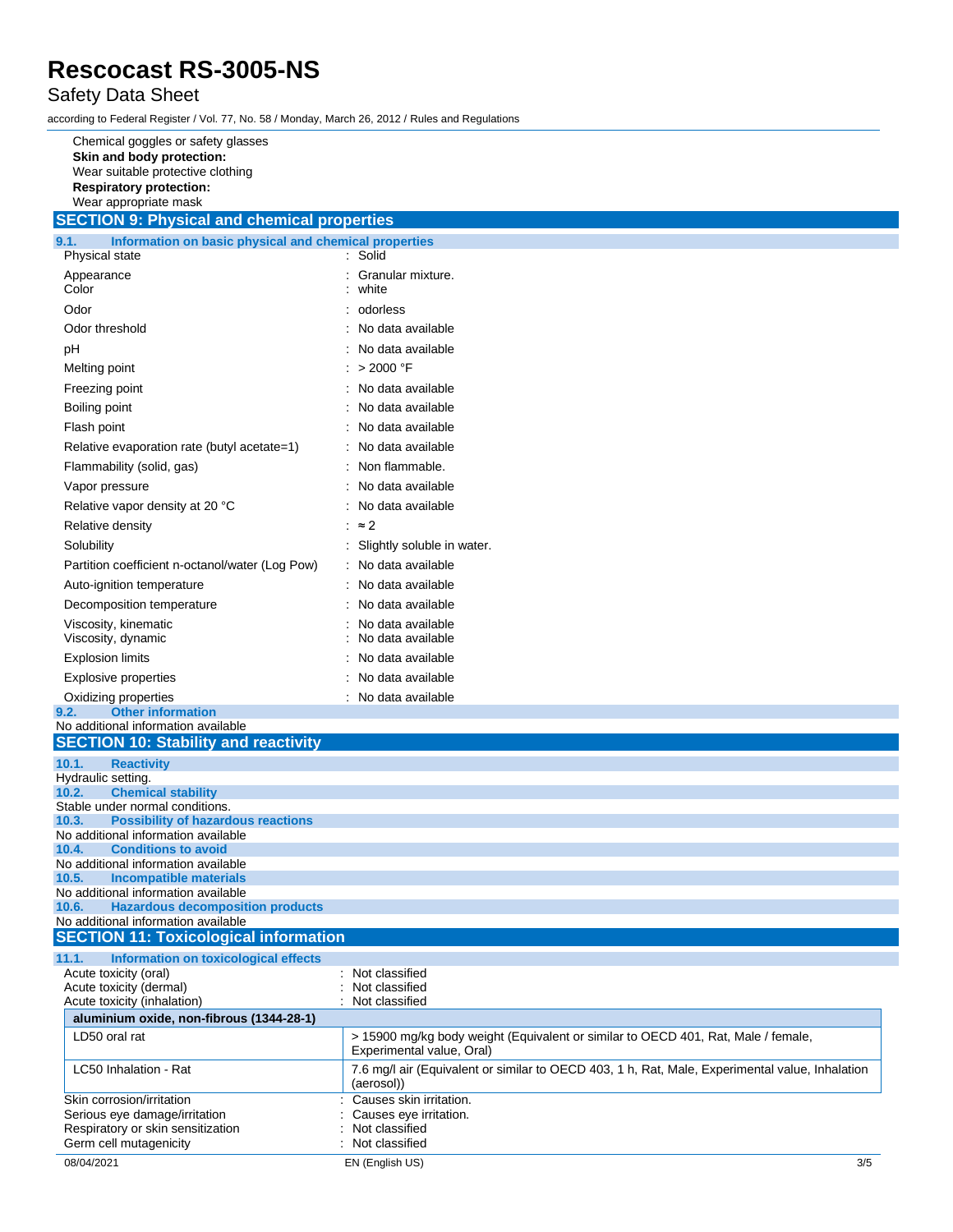### Safety Data Sheet

according to Federal Register / Vol. 77, No. 58 / Monday, March 26, 2012 / Rules and Regulations

| Carcinogenicity                                                                      |  | May cause cancer (Inhalation).                                                                                                      |                                                                                                                                                                                                 |  |
|--------------------------------------------------------------------------------------|--|-------------------------------------------------------------------------------------------------------------------------------------|-------------------------------------------------------------------------------------------------------------------------------------------------------------------------------------------------|--|
| Reproductive toxicity                                                                |  | Not classified                                                                                                                      |                                                                                                                                                                                                 |  |
| STOT-single exposure                                                                 |  | Not classified                                                                                                                      |                                                                                                                                                                                                 |  |
| STOT-repeated exposure<br>Aspiration hazard                                          |  | Not classified<br>Not classified                                                                                                    |                                                                                                                                                                                                 |  |
| Viscosity, kinematic                                                                 |  | No data available                                                                                                                   |                                                                                                                                                                                                 |  |
| Symptoms/effects after inhalation                                                    |  | May cause cancer by inhalation. Danger of serious damage to health by prolonged exposure<br>through inhalation.                     |                                                                                                                                                                                                 |  |
| Symptoms/effects after skin contact<br>Symptoms/effects after eye contact            |  | Causes skin irritation.<br>Causes eye irritation.                                                                                   |                                                                                                                                                                                                 |  |
| <b>SECTION 12: Ecological information</b>                                            |  |                                                                                                                                     |                                                                                                                                                                                                 |  |
| <b>Toxicity</b><br>12.1.                                                             |  |                                                                                                                                     |                                                                                                                                                                                                 |  |
| No additional information available<br>12.2.<br><b>Persistence and degradability</b> |  |                                                                                                                                     |                                                                                                                                                                                                 |  |
| aluminium oxide, non-fibrous (1344-28-1)                                             |  |                                                                                                                                     |                                                                                                                                                                                                 |  |
| Persistence and degradability                                                        |  | Not applicable.                                                                                                                     |                                                                                                                                                                                                 |  |
| Chemical oxygen demand (COD)                                                         |  |                                                                                                                                     |                                                                                                                                                                                                 |  |
|                                                                                      |  | Not applicable                                                                                                                      |                                                                                                                                                                                                 |  |
| ThOD                                                                                 |  | Not applicable                                                                                                                      |                                                                                                                                                                                                 |  |
| cristobalite (14464-46-1)                                                            |  |                                                                                                                                     |                                                                                                                                                                                                 |  |
| Persistence and degradability                                                        |  | Mineral. Not applicable.                                                                                                            |                                                                                                                                                                                                 |  |
| Chemical oxygen demand (COD)                                                         |  | Not applicable                                                                                                                      |                                                                                                                                                                                                 |  |
| ThOD                                                                                 |  | Not applicable                                                                                                                      |                                                                                                                                                                                                 |  |
| BOD (% of ThOD)                                                                      |  | Not applicable                                                                                                                      |                                                                                                                                                                                                 |  |
| 12.3.<br><b>Bioaccumulative potential</b>                                            |  |                                                                                                                                     |                                                                                                                                                                                                 |  |
| aluminium oxide, non-fibrous (1344-28-1)                                             |  |                                                                                                                                     |                                                                                                                                                                                                 |  |
| Bioaccumulative potential                                                            |  | No data available.                                                                                                                  |                                                                                                                                                                                                 |  |
|                                                                                      |  |                                                                                                                                     |                                                                                                                                                                                                 |  |
| cristobalite (14464-46-1)                                                            |  |                                                                                                                                     |                                                                                                                                                                                                 |  |
| Bioaccumulative potential                                                            |  | No data available.                                                                                                                  |                                                                                                                                                                                                 |  |
| 12.4.<br><b>Mobility in soil</b>                                                     |  |                                                                                                                                     |                                                                                                                                                                                                 |  |
| aluminium oxide, non-fibrous (1344-28-1)                                             |  |                                                                                                                                     |                                                                                                                                                                                                 |  |
| Ecology - soil                                                                       |  | No data available.                                                                                                                  |                                                                                                                                                                                                 |  |
| cristobalite (14464-46-1)                                                            |  |                                                                                                                                     |                                                                                                                                                                                                 |  |
| Ecology - soil                                                                       |  | No data available.                                                                                                                  |                                                                                                                                                                                                 |  |
| Other adverse effects<br>12.5.                                                       |  |                                                                                                                                     |                                                                                                                                                                                                 |  |
| No additional information available                                                  |  |                                                                                                                                     |                                                                                                                                                                                                 |  |
| <b>SECTION 13: Disposal considerations</b>                                           |  |                                                                                                                                     |                                                                                                                                                                                                 |  |
| 13.1.<br><b>Disposal methods</b>                                                     |  |                                                                                                                                     |                                                                                                                                                                                                 |  |
| Product/Packaging disposal recommendations                                           |  | : Do not discharge into the sewer.                                                                                                  |                                                                                                                                                                                                 |  |
| <b>SECTION 14: Transport information</b>                                             |  |                                                                                                                                     |                                                                                                                                                                                                 |  |
| <b>Department of Transportation (DOT)</b><br>In accordance with DOT                  |  |                                                                                                                                     |                                                                                                                                                                                                 |  |
| Not regulated<br><b>Transportation of Dangerous Goods</b>                            |  |                                                                                                                                     |                                                                                                                                                                                                 |  |
| Not regulated                                                                        |  |                                                                                                                                     |                                                                                                                                                                                                 |  |
| <b>Transport by sea</b>                                                              |  |                                                                                                                                     |                                                                                                                                                                                                 |  |
| Not regulated                                                                        |  |                                                                                                                                     |                                                                                                                                                                                                 |  |
| <b>Air transport</b>                                                                 |  |                                                                                                                                     |                                                                                                                                                                                                 |  |
| Not regulated                                                                        |  |                                                                                                                                     |                                                                                                                                                                                                 |  |
| <b>SECTION 15: Regulatory information</b>                                            |  |                                                                                                                                     |                                                                                                                                                                                                 |  |
| 15.1. US Federal regulations                                                         |  |                                                                                                                                     |                                                                                                                                                                                                 |  |
| Rescocast RS-3005-NS (Mixture)                                                       |  |                                                                                                                                     |                                                                                                                                                                                                 |  |
| Toxic Substances Control Act (TSCA) inventory                                        |  | All components of this product are listed as Active, or excluded from listing, on the United States Environmental Protection Agency |                                                                                                                                                                                                 |  |
| aluminium oxide, non-fibrous (1344-28-1)                                             |  |                                                                                                                                     |                                                                                                                                                                                                 |  |
| Not subject to reporting requirements of the United States SARA Section 313          |  |                                                                                                                                     |                                                                                                                                                                                                 |  |
| Note                                                                                 |  | Note: The section 313 chemical list contains "CAS # 1344-28-1 Aluminum Oxide (Fibrous forms)"; the Aluminum oxide                   |                                                                                                                                                                                                 |  |
|                                                                                      |  |                                                                                                                                     | contained in this product is non-fibrous, and thus is not a section 313 material. Only manufacturing, processing, or otherwise<br>use of aluminum oxide in the fibrous form triggers reporting. |  |